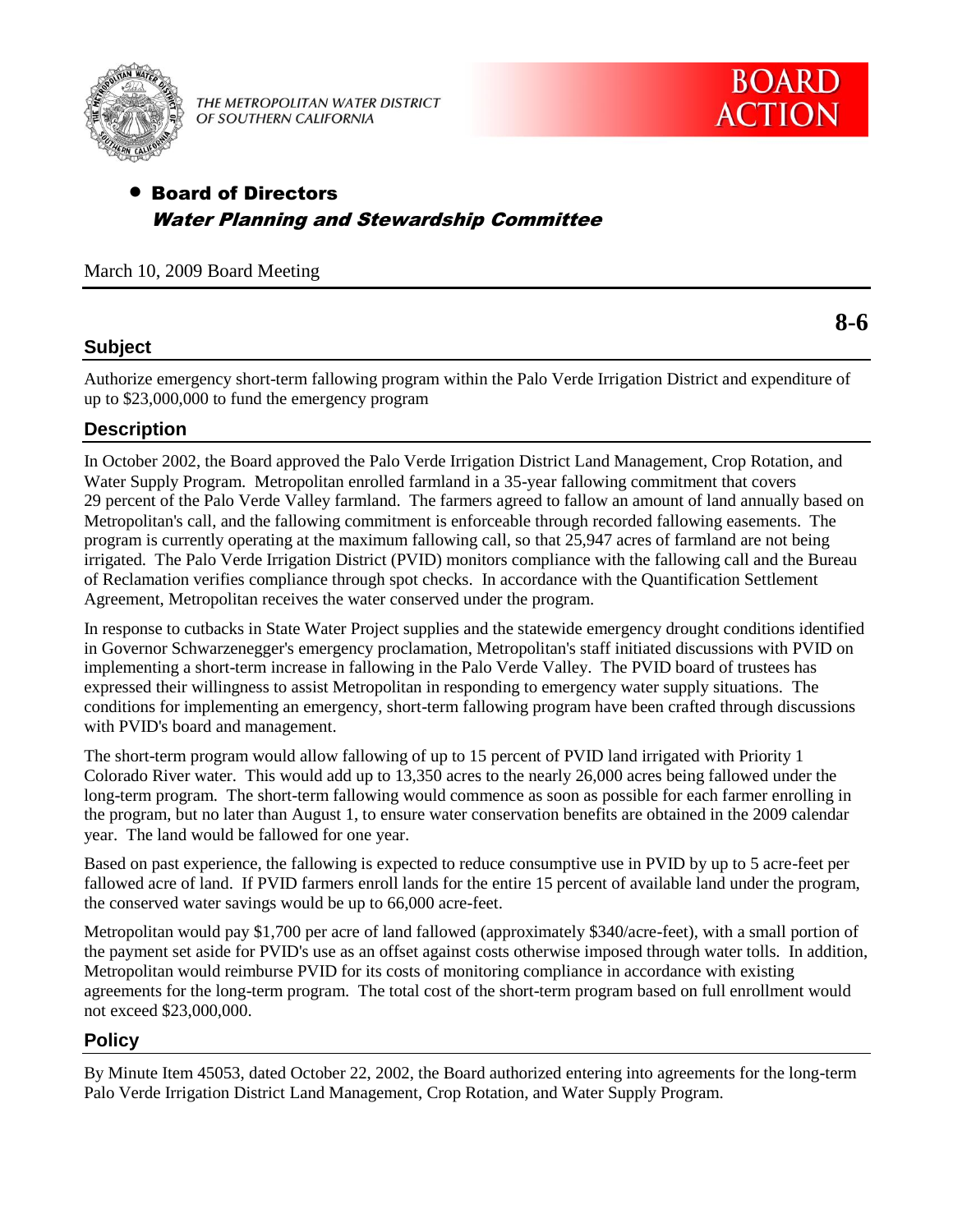# **California Environmental Quality Act (CEQA)**

CEQA determination for Options #1 and 2:

Pursuant to the provisions of CEQA, PVID, as the lead agency, certified a Final Environmental Impact Report (Final EIR) for the long-term Land Management, Crop Rotation, and Water Supply Program. PVID adopted findings of fact that no significant environmental impacts would result from implementation of the long-term program. Metropolitan, as a responsible agency under CEQA, adopted PVID's findings when it approved the long-term program in October 2002.

The short-term fallowing program is being proposed to respond to the emergency drought conditions identified in Governor Schwarzenegger's emergency proclamation issued February 27, 2009. Pursuant to the proclamation, the proposed action is statutorily exempt from CEQA (Public Resources Code sections 21080(b)(3), 21080(b)(4), and 21172; CEQA Guidelines, 14 Cal. Code of Regs., section 15269(c).) Furthermore, the actions required for implementation of the short-term fallowing program involve minor, temporary changes in agricultural use of land in PVID and an increase in the quantity of water diverted in Metropolitan's Colorado River Aqueduct within its existing capacity. These actions are categorically exempt from CEQA pursuant to Class 4 (CEQA Guidelines, 14 Cal. Code of Regs., section 15304) and Class 1 (CEQA Guidelines, 14 Cal. Code of Regs., section 15301) exemptions, respectively.

The CEQA determination is: Determine that the proposed short-term fallowing program is statutorily exempt from CEQA pursuant to the Governor's emergency proclamation, sections 21080(b)(3) and (4), 21172 of the Public Resources Code, and section 15269(c) of the CEQA Guidelines; and categorically exempt from CEQA pursuant to sections 15301, and 15304 of the CEQA Guidelines.

CEQA determination for Option #3:

None required

## **Board Options**

### **Option #1**

Adopt the CEQA determination and

- a. Authorize a one-year fallowing program for 15 percent of the Priority 1 irrigated lands in the Palo Verde Irrigation District Valley at a cost of \$1,700/acre of land fallowed; and
- b. Authorize the expenditure of up to \$23,000,000 to fund the program.

### **Fiscal Impact:** \$23,000,000

**Business Analysis:** The one-year fallowing program would produce additional Colorado River water supplies to address the drought emergency in California.

### **Option #2**

Adopt the CEQA determination and direct staff to renegotiate the price and/or terms for the short-term fallowing program.

**Fiscal Impact:** Unknown, depending on whether acceptable terms could be negotiated

**Business Analysis**: Delays in negotiations may preclude implementing a short-term fallowing program due to cropping decisions made by PVID farmers. There is no assurance that better terms can be obtained through further negotiations.

#### **Option #3**

Do not authorize the one-year fallowing program with PVID.

**Fiscal Impact:** None, unless alternative water supplies are acquired

**Business Analysis:** The fallowing program would produce additional Colorado River water supplies delivered through Metropolitan's Colorado River Aqueduct. Alternative supplies, if available, could be more costly than the short-term fallowing program.